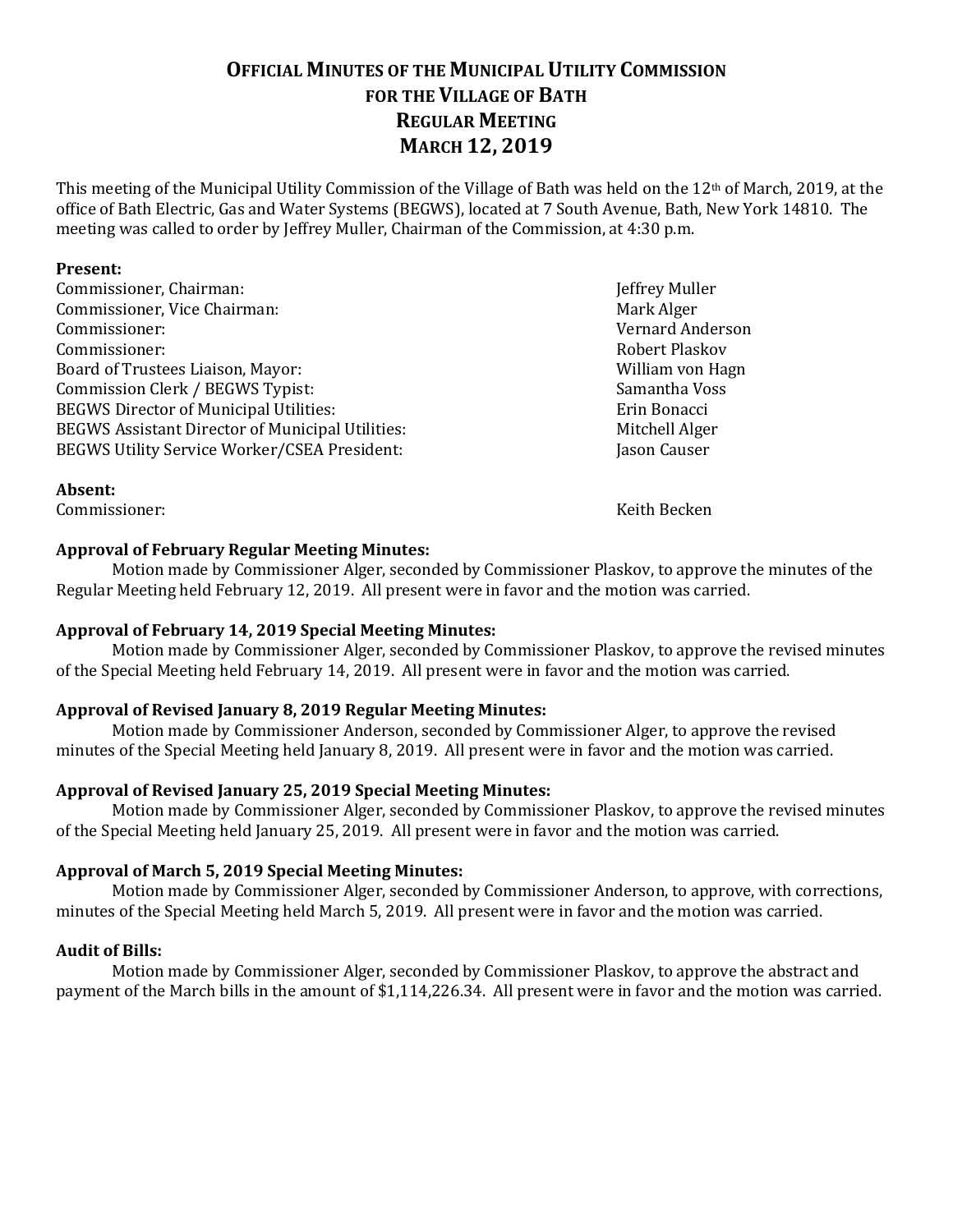#### **Supervisors' Reports:**

Mark W. Hawk, BEGWS Electric Line Supervisor: Electric Line Department Report was received.

- Steven Larsen, BEGWS Utility Service Supervisor: Utility Service Department Report was received.
- Andrew Burdin, BEGWS Underground Lines and Mains Supervisor: Underground Lines and Mains Department Report was received.
- Donald Tuscano, Camden Group, Village of Bath Wastewater Treatment Plant Chief Operator: Wastewater Treatment Plant Report was received.
- Samantha Voss, BEGWS Typist (designated by Director of Municipal Utilities to prepare report): Accounting/Consumer Services Report was received.

#### **The following individuals joined the Regular Meeting at 4:51 p.m.**

– **Keith Becken**

#### **MEUA Engineering Workshop:**

Motion made by Commissioner Anderson, and seconded by Commissioner Alger, to approve the attendance to the MEUA Engineering Workshop on the 26<sup>th</sup> and 27<sup>th</sup> of March for a fee of \$1,200. All present were in favor and the motion was carried.

#### **Operations Qualification Program Update:**

Motion made by Commissioner Alger, and seconded by Commissioner Anderson, to retain Energy Worldnet to do an audit on our Operation Qualification program for a fee of \$3,500. All present were in favor and the motion was carried.

#### **Well #6 Emergency Work:**

Motion made by Commissioner Plaskov, and seconded by Commissioner Becken, to pay Moody's a fee notto-exceed \$8,648 for the emergency repair work done on Well #6. All present were in favor and the motion was carried.

#### **The following individuals left the regular meeting at 5:41 p.m.**

– **Jason Causer**

#### **Well #6 Proposed Work:**

Motion made by Commissioner Alger, and seconded by Commissioner Plaskov, to retain Moody's for the emergency repair work needed on Well #6 for a fee not-to-exceed of \$17,200. All present were in favor and the motion was carried.

#### **Confined Space Training Refresher:**

Motion made by Commissioner Becken, and seconded by Commissioner Alger, to attend the Confined Space Training Refresher on the March 13, 2019 for an amount not-to-exceed \$1,055. All present were in favor and the motion was carried.

#### **Excavator Safety Seminar:**

Motion made by Commissioner Becken, and seconded by Commissioner Alger, to attend the Excavator Safety Seminar on March 14, 2019 for an amount not-to-exceed \$250. All present were in favor and the motion was carried.

#### **JJ Keller Online Management Tool:**

Motion made by Commissioner Alger, and seconded by Commissioner Becken, to renew the subscription of the JJ Keller Online Management Tool for an amount of \$995.00. All present were in favor and motion was carried.